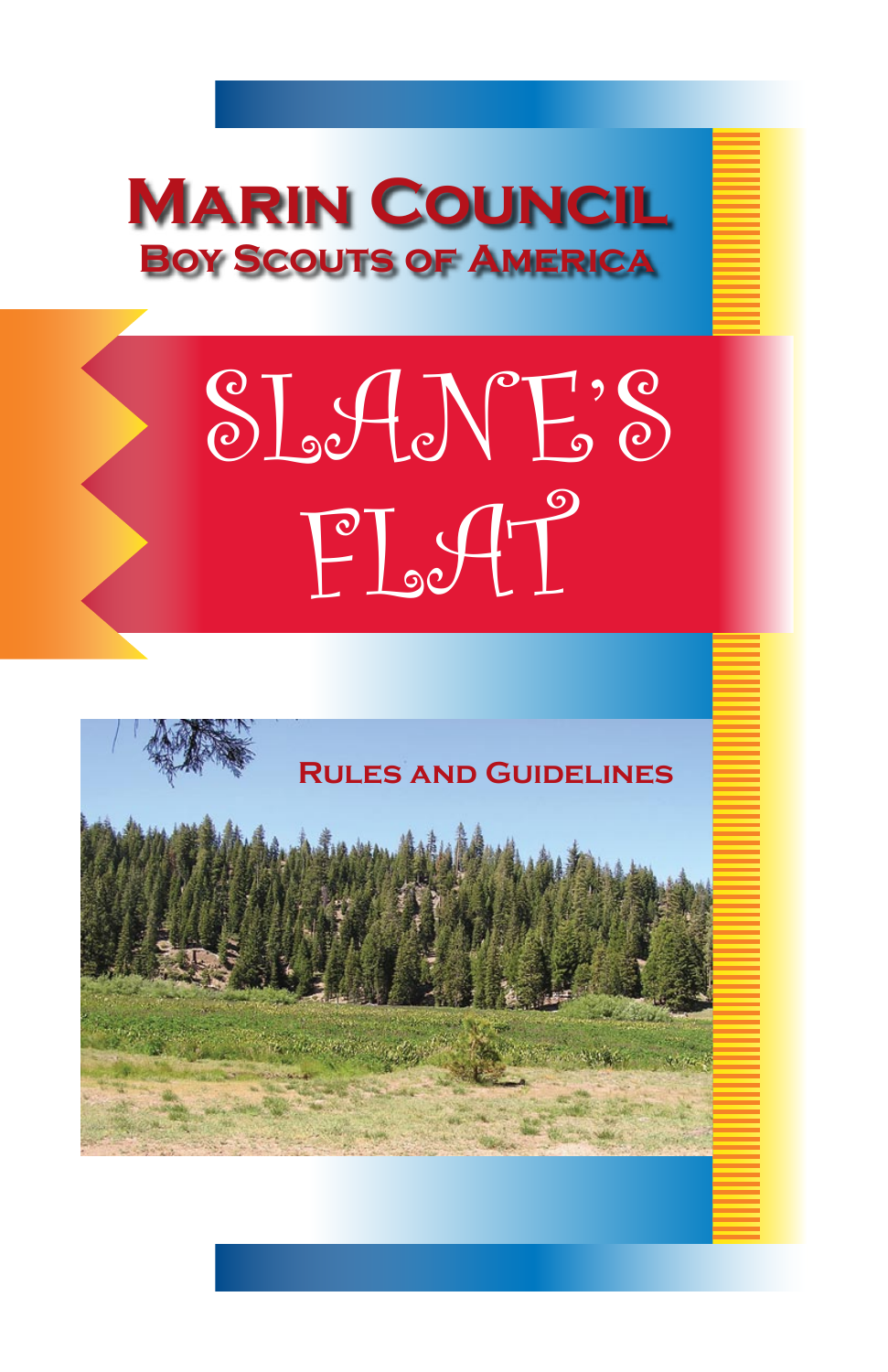These meadows and mountains in the Yolla Bolly range of the inner coastal mountains of California offer Marin Council campers the unique opportunity of protecting a special piece of our



state's natural heritage. It is also an excellent jumping-off point for treks into the Yolla Bolly Middle Eel Wilderness and surrounding national forest areas. Even though the property is not extremely high in elevation, the remoteness and winter inaccessibility of this lovely mountain camp has helped to keep usage very low. We in Marin Council, who value such a piece of wilderness, should tread lightly in those high hills. To this end, the following points are a set of guidelines toward the preservation, reforestation, and low-impact usage of Slane's Flat by many Scouts for generations to come.

## **GUIDELINES FOR USAGE AND PRESERVATION OF SLANE'S FLAT**

- Remember this is a remote location, and emergency services are quite distant.
- The following activities or materials are always prohibited on this property: firearms of any kind, crossbows, archery equipment, bicycles, pack animals, livestock, pets, power tools (except for council work parties), and fireworks.
- All principles of Leave No Trace/low impact usage shall apply when visiting and camping on this property. Particular attention shall be paid to all local flora and fauna populations, geological features, archaeological sites, sanitation practices, water treatment, and trash removal.
- The only fire ring permissible in the camp is the existing one on the south edge of the meadow under a grove of Incense Cedars. Only downed wood from the property may be used for open fires in this ring.
- The only permissible area for parking vehicles is adjacent to the fire ring area described above. Please keep the number of vehicles entering Slane's Flat to a minimum.
- The existing structure on the property is hazardous and is strictly off limits.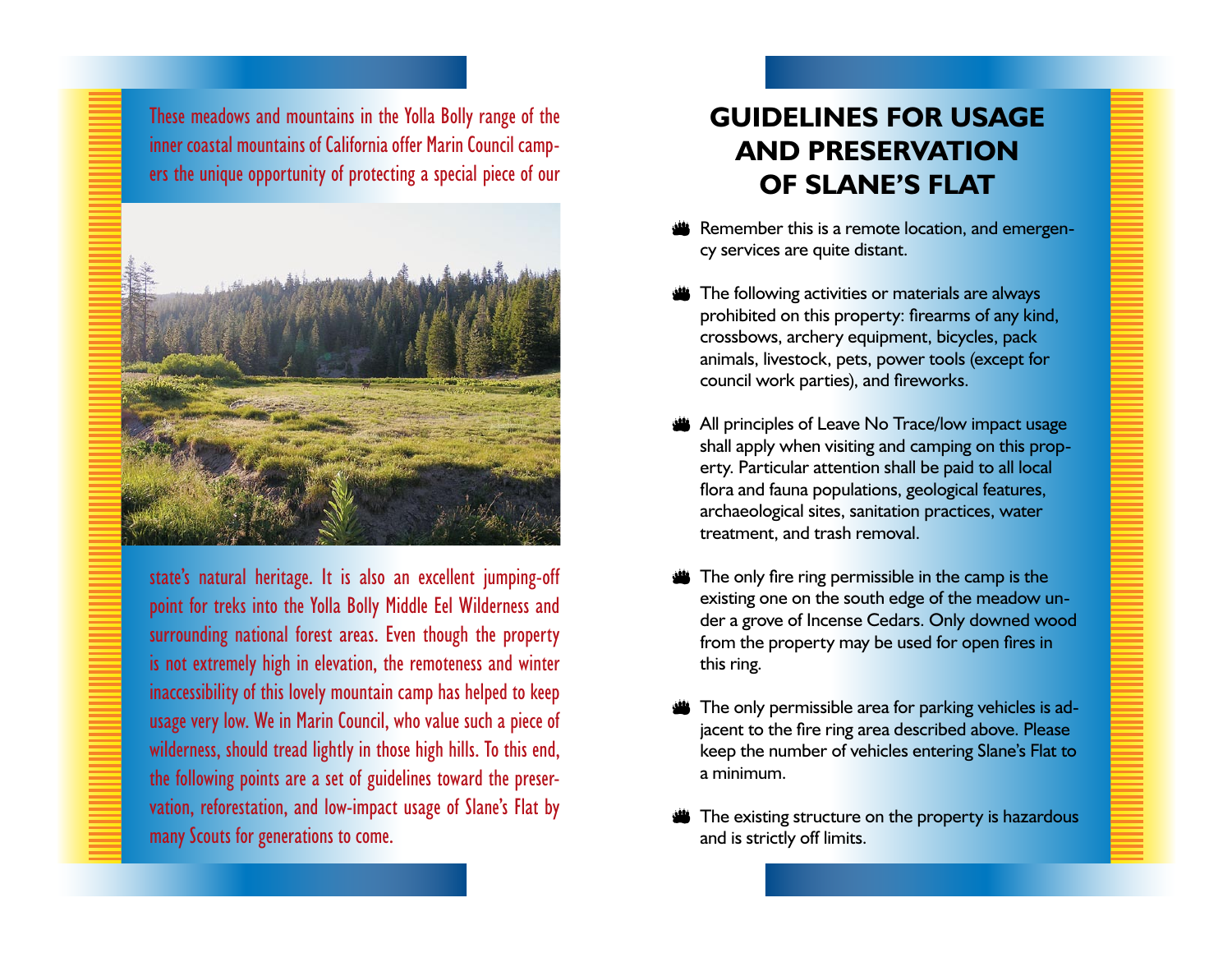- A tour permit is required for all users of Slane's Flat, and it must be filed early enough for users to receive updated information regarding the gate lock, forest conditions, restrictions, open hunting zones, and so on. A closing report shall be required in order to report all members returned and any conditions requiring attention (this may be verbal or written).
- Any water activities conducted while on BSA Tour Permits require Safe Swim Defense and/or Safety Afloat programs.
- The gate shall always remain locked when users are in camp.
- Users shall be aware of all emergency procedures and the phone number of the district ranger for this area of the Mendocino National Forest. It is the users' responsibility to obtain this information.
- A fee of \$25.00 will be charged for each user group.
- Fire permits are not required on the property; however, National Forest restrictions apply. Check with the local ranger stations for fire restrictions.
- All accidents, vandalism, or losses shall be reported to the council office in the closing report.
- Always leave Slane's Flat cleaner than you find it.
- All Marin Council property rules apply to Slane's Flat.

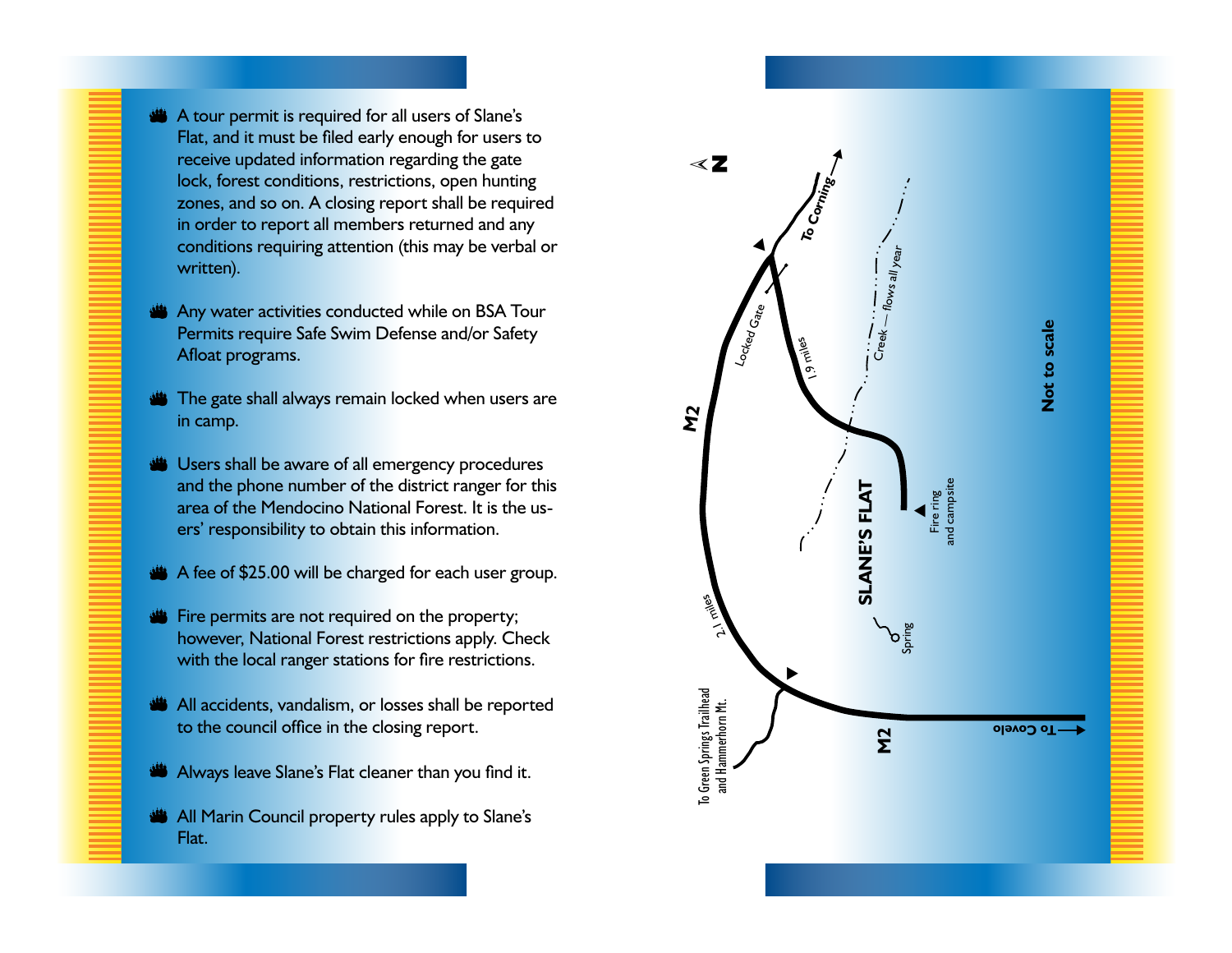

We in Marin Council are aware that not all California wilderness areas are free from the degrading effects of livestock grazing, pack animals, timber harvesting, or discharge of weapons. Therefore, we the keepers of this special piece of wilderness are committed to its preservation in the most pristine condition.